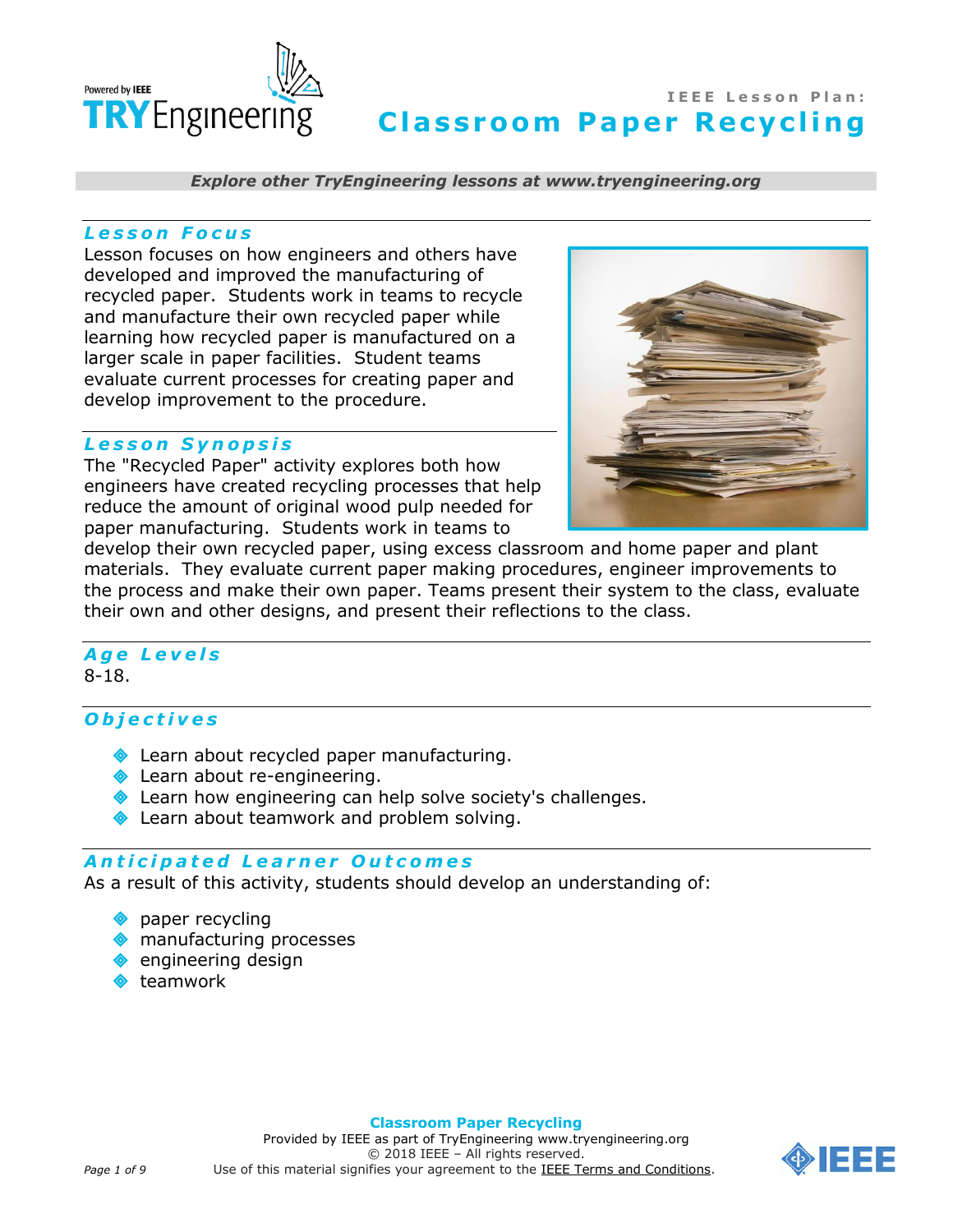# *L e s s o n A c t i v i t i e s*

Students learn about how chemical engineers and others work together to create recycled paper. They work in teams to create their own recycled paper -- improving upon current methods -- compare the process to large scale recycled paper manufacturing, and present reflections to the class.

### *R e s o u r c e s / M a t e r i a l s*

- ◆ Teacher Resource Documents (attached)
- Student Resource Sheet (attached)
- Student Worksheet (attached)

## A *lignment to Curriculum Frameworks*

See curriculum alignment sheet at end of lesson.

# *I n t e r n e t C o n n e c t i o n s*

- TryEngineering (www.tryengineering.org)
- Georgia Tech Paper Museum (http://paper.gatech.edu/)
- European Recovered Paper Association (www.euric-aisbl.eu)

#### *R e c o m m e n d e d R e a d i n g*

- Papermaking: The History and Technique of an Ancient Craft (ISBN: 978- 0486236193)
- The Art of Paper-Making: A Practical Handbook (ISBN: 978-0282735081)

## **Optional Writing Activity**

 Write an essay or a paragraph about the impact recycling of paper, metals, or other materials has had on the environment. The essay may take a global or a local perspective.

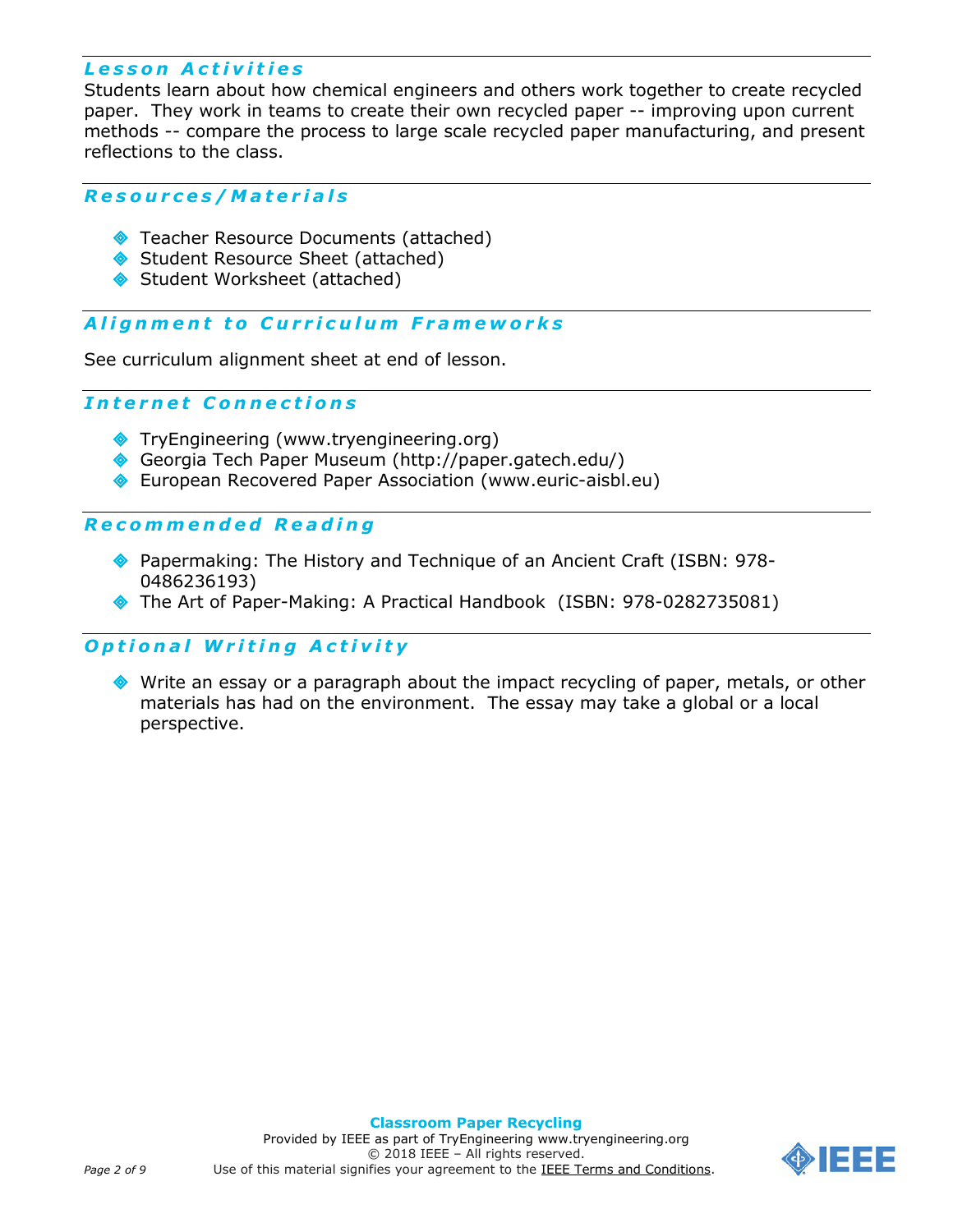

# *F o r T e a c h e r s : T e a c h e r R e s o u r c e*

### **Lesson Goal**

The "Classroom Paper Recycling" activity explores how engineers have created recycling processes that help reduce the amount of original wood pulp needed for paper manufacturing. Students work in teams to develop their own recycled paper, using excess classroom and home paper and plant materials. They evaluate current paper making procedures, engineer improvements to the process and make their own paper. Teams present their system to the class, evaluate their own and other designs, and present their reflections to the class.

#### **Lesson Objectives**

- **Exam about recycled paper manufacturing.**
- **Example 20 Learn about re-engineering.**
- **Exam how engineering can help solve society's challenges.**
- **Exammed Leans and Sepannic Solving.** Allemannic Learn about teamwork and problem solving.

#### **Materials**

- Student Resource Sheets
- Student Worksheets
- Pulp Making Materials: blender, water, sink, small pieces of paper products (students can gather and bring in or set up bin at school for classroom scrap), plastic bin, paper towels, large basin big enough to contain the pulp mixture and to accommodate each team's paper frame design
- $\triangleleft$  Team Materials: wire mesh (at least two pieces about 10 x 25 cm), sink or bin for collecting water, wire, wood poles, tape, paper clips, rolling pin, towels, wooden board, wooden blocks, pencils, fabric pieces, dried herbs, leaves, flowers, seeds, thread, spices, waxed paper, foil, plastic wrap

### **Procedure**

- 1. Show students the student reference sheets. These may be read in class or provided as reading material for the prior night's homework.
- 2. To introduce the lesson, consider discussing how much paper is used in your school, whether your community participates in recycling programs, and perhaps also consider the interdisciplinary options for this lesson in working with an art teacher or artist in your area.
- 3. Have students view the video available at www.paperrecycles.org/school\_recycling which shows one way to make paper in the classroom. The video also shows how recycled paper is manufactured in large quantities in factories. Discuss in class the procedure shown, noting that a screen is a good method for shaping paper and also removing liquids.
- 4. Ask students to gather paper scraps from home or school. These may include colored papers, paper towels, cardboard, old greeting cards, envelopes, etc. Paper should not have been exposed to food, and should be clean. Suggest that students also gather some colored scraps that they may use separately.

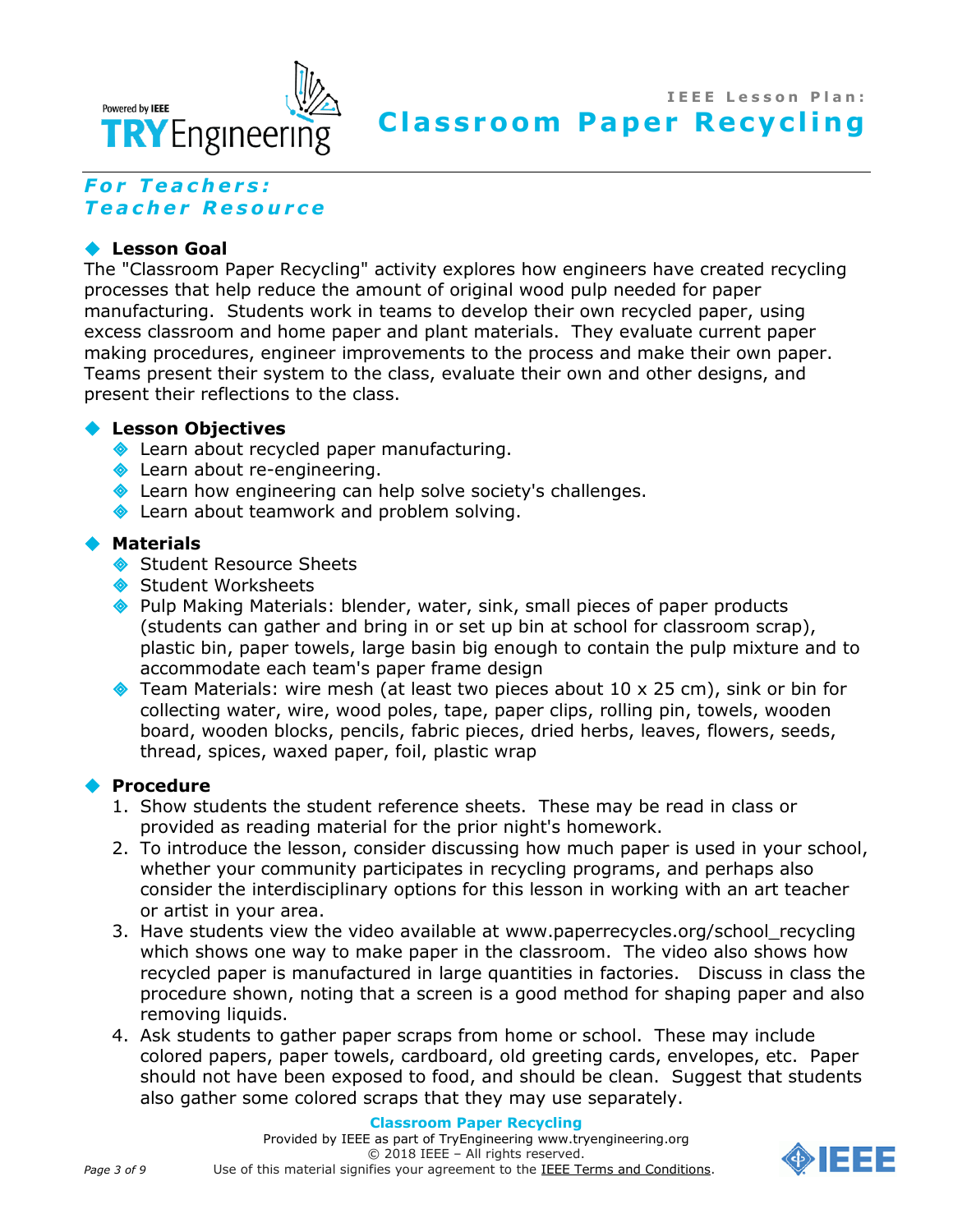

## *F o r T e a c h e r s : T e a c h e r R e s o u r c e s ( c o n t i n u e d )*

5. Divide your class into teams of 2-3 "engineers." Explain that they need to develop an improved method of turning pulp into paper in the classroom. They should consider that the pulp will need to have all moisture removed and be allowed to dry. But, the shape, color, patterns of their paper may be whatever they design. For example, some students may want to make paper cups, or have a plaid pattern embedded into their resulting product. 6. Teams consider their challenge, develop



a drawn plan for building their paper recycler, develop a list of materials to be used, and present their designs to the class. They may adjust their designs after receiving class feedback.

- 7. Teams next build their recycled paper systems.
- 8. The teacher, or perhaps a separate team of students, will create a vat of "pulp" for the class to use. This is achieved as follows:
	- a. Have students tear all gathered scrap paper into small pieces then soak overnight in a vat of water (use twice as much scrap paper as you expect to end up in recycled paper). A tablespoon of cornstarch will accelerate the dissolving process, but is not required.
	- b. Blend wet paper and water (ratio 2 parts water to 1 part paper) in a blender until it reaches the consistency of gravy. Pour pulp into vat (see materials list) and repeat until vat is half full.
- 9. Students dip their screen frame shape into the vat of pulp and gather a light coating of pulp on the screen.
- 10.Next, students remove the water from their pulp (pressure is important in the beginning, but paper can be either left to dry outside for a day, or can be accelerated with a hair dryer.
- 11.Teams remove their recycled paper from their systems and present to the class along with reflections of the experience.

### **◆ Time Needed**

Two to three 45 minute sessions, allowing for 24 hours drying time.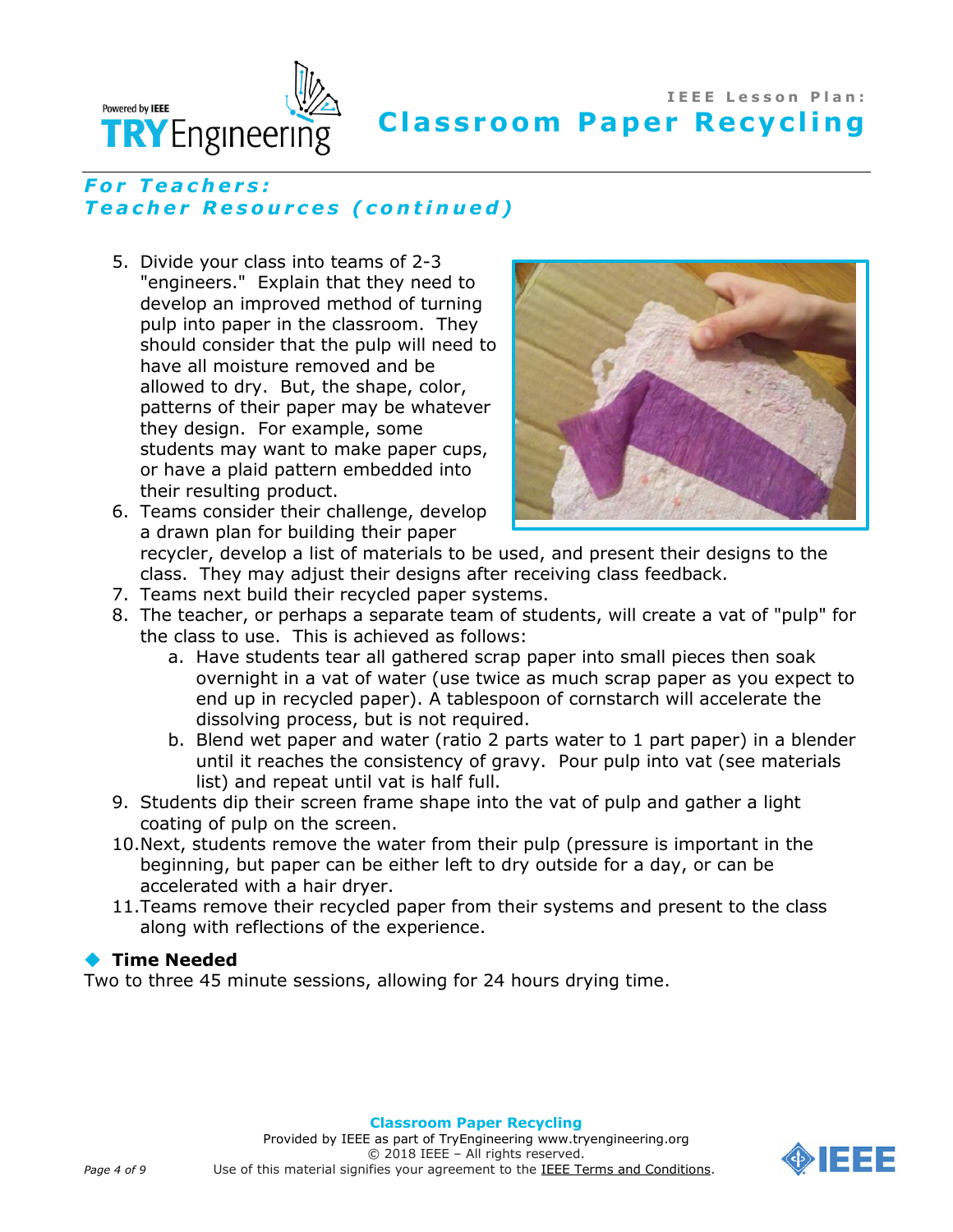

# *S t u d e n t R e s o u r c e : H i s t o r y o f P a p e r*

### **Paper Science and Engineering**

Paper engineers combine training in chemical and physical sciences and chemical engineering as applied to pulp and paper processing. They apply mathematics, chemistry, and engineering to the pulp and paper industry, and often focus on recycling efforts.

### **History**

The history of paper began in ancient Egypt between 3,700 BC – 3,200 BC. They used papyrus for written records, which was a huge improvement over writing on clay tablets. The word "paper" is derived from "papyros," Ancient Greek for the Cyperus papyrus. The Chinese independently developed a papermaking process during the Han Dynasty, between 202 BC and 220 AD, which is where modern paper originated. The illustration to the right shows some of the Chinese papermaking process. The paper used today is primarily made from wood pulp, a process that has been popular for over 200 years.

### **Paper Recycling**

Paper recycling is the process of recovering waste paper and remaking it into new paper products. There are three main sources of paper that can be used to make recycled paper. These include: Mill broke (which includes left over paper and trimming from the manufacture of paper), Pre-consumer waste (paper products that were thrown own before they were used by people), and Post-consumer waste (used paper materials such as magazines, newspapers, office trash, old phone books or directories). It is important to recycle these materials as they can be used again and again!



The first step in paper recycling is gathering the waste paper. Next, the paper is shredded and soaked in water or special fluids to break down the paper into fibers. Chemicals are sometimes added to remove ink particles from recycled magazines, newspapers and other printed materials. Next, the pulp is cleaned, often using several methods including heat, chemical, and motion. The pulp is pressed and fluids removed, and the resulting new paper product is dried for reuse. Through recycling, new paper is created from paper that would otherwise have been wasted or dumped in a landfill.

In the mid 1900's paper was almost completely made from new wood pulp. It takes about 3 tons of trees to make one ton of paper if new wood pulp is used. The process also uses a great deal of water. In 2009, the amount of paper recovered for recycling averaged 325 pounds for each man, woman, and child in the United States. However, the United States recycles just about a third of its waste today, which is doubled from what it was a decade ago. In Europe, Austria heads the European Union in its recycling efforts with approximately 60% of its waste being recycled.

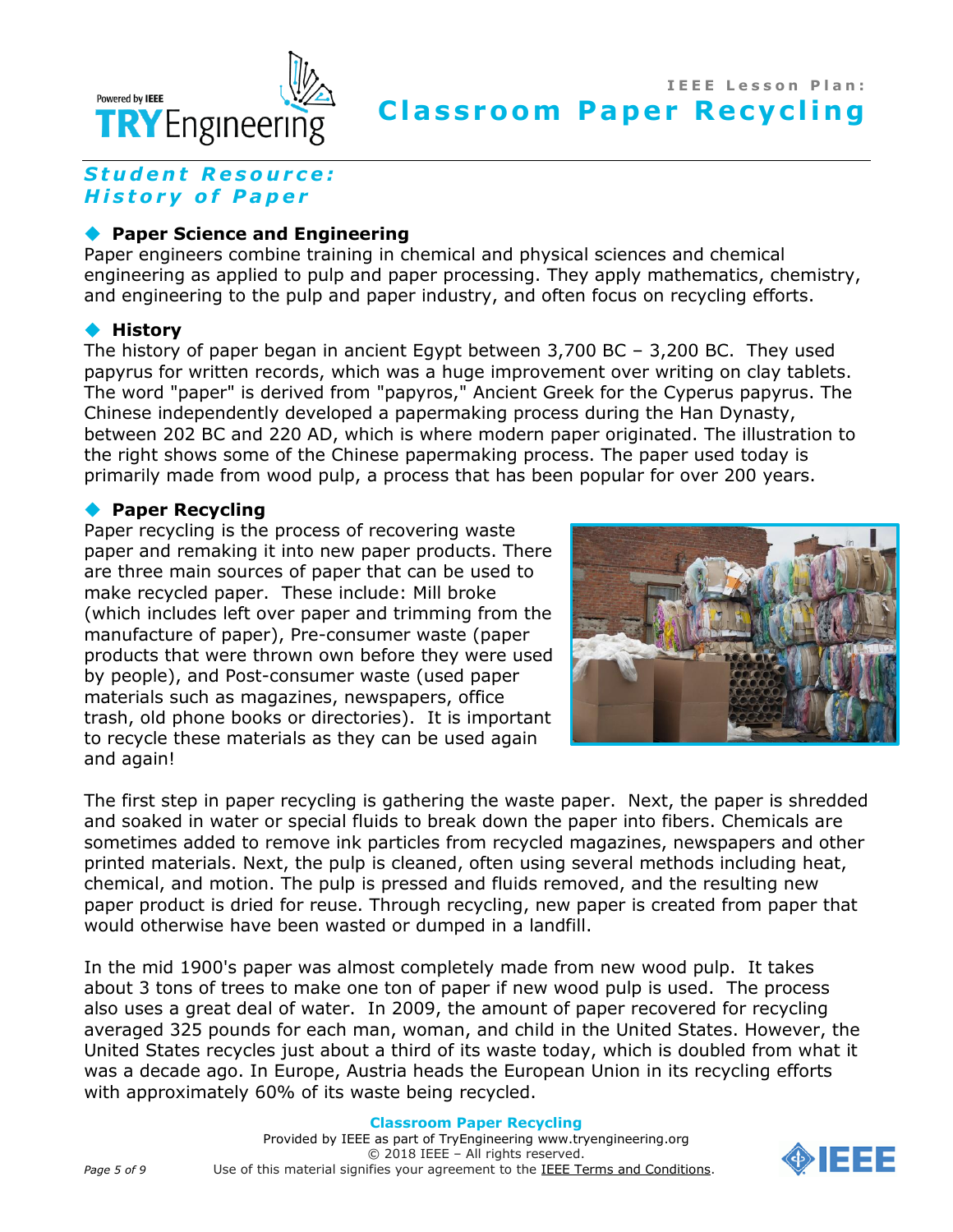

# Student Worksheet:

### **Engineering Teamwork and Planning**

You are a team of engineers given the challenge of creating a new system for creating recycled paper. When engineers take a fresh look at a product or system and develop improvements, the process is called "re-engineering." Bear in mind that a screen is a very efficient method for both shaping the paper and removing moisture. You review current procedures both for use in classroom and in manufacturing facilities and re-engineer your improved system. You may also incorporate a system for adding color, texture, or designs to your paper -- or come up with a design that uses less water, requires less space, or dries faster. You may add other ingredients to the pulp mixture provided to you including dried herbs, leaves, flowers, seeds, thread, or spices that may add color.



#### **Planning and Design Phase**

In the box below (or a separate piece of paper) draw a diagram

of your planned recycled paper system, and include a list of materials you plan to use both in the system and in additions to the pulp below.

Materials Required for Building:

Materials to be added to pulp, if any:

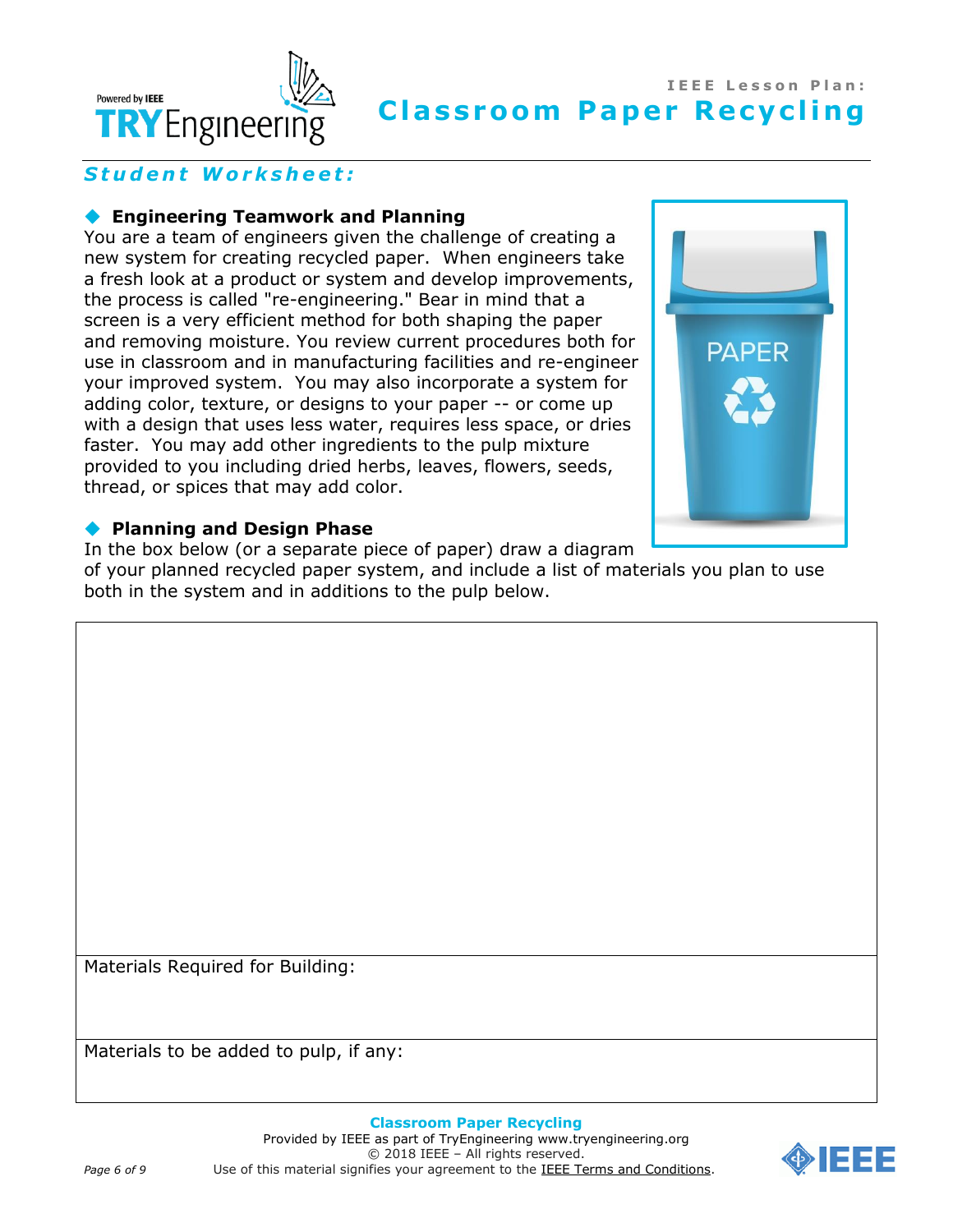

# *S t u d e n t W o r k s h e e t :*

### **Classroom Review**

Present your plan to your class, gather feedback, answer questions, and determine if you wish to make changes to your original plan.

### **Construction Phase**

1. Build your frame or system for making paper.

2. Test the frame by making recycled paper with the pulp provided by your teacher.

3. Be sure to dry your paper thoroughly before removing from whatever frame you create.



## **Reflection**

1. How similar was your paper recycling system to your written design?

2. If you found you needed to make changes during the construction phase, describe why your team decided to make revisions.

3. Did you add materials to the pulp mixture? If so, did they have the effect in the paper that you intended? How?

4. Do you think this exercise will encourage you to recycle materials? Why?

5. What other materials do you think could be recycled?

6. Do you think that recycling methods have changed over the past twenty years? What technological innovations might have impacted how efficient recycling is today?

7. What impact do you think that engineering has had on recycling around the world?

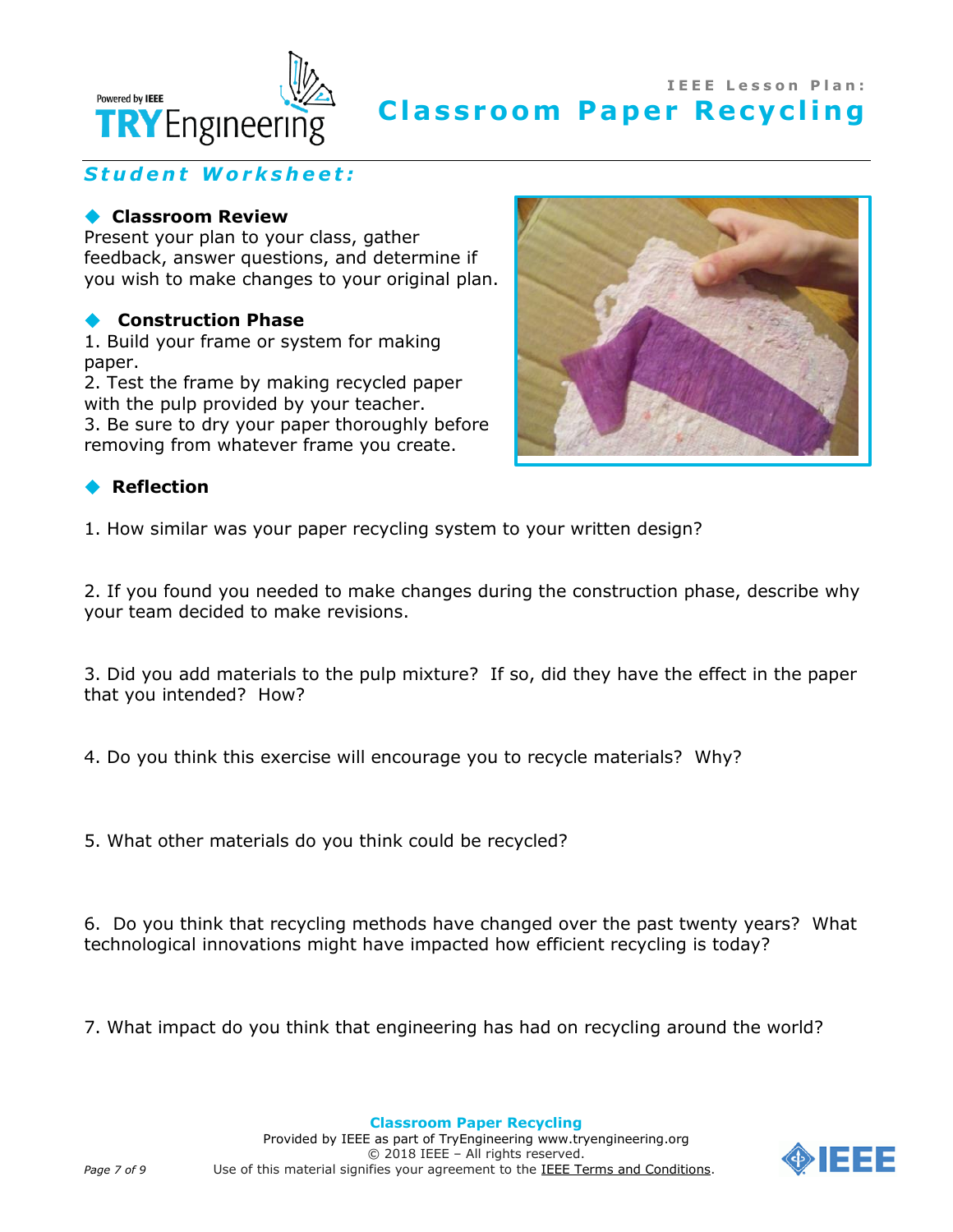

# *For Teachers:* **Alignment to Curriculum Frameworks**

Note: All lesson plans in this series are aligned to the [National Science Education](http://www.nap.edu/books/0309053269/html/index.html)  [Standards](http://www.nap.edu/books/0309053269/html/index.html) which were produced by the National Research Council and endorsed by the National Science Teacher Association, and if applicable, also to the International Technology Education Association's Standards for Technological Literacy or the National Council of Teachers of Mathematics' Principles and Standards for School Mathematics.

#### **[National Science Education Standards](http://www.nap.edu/books/0309053269/html/index.html) Grades K-4 (ages 4-9) CONTENT STANDARD A: Science as Inquiry**

As a result of activities, all students should develop

- ◆ Abilities necessary to do scientific inquiry
- ◆ Understanding about scientific inquiry

# **CONTENT STANDARD B: Physical Science**

As a result of the activities, all students should develop an understanding of ◆ Properties of objects and materials

# **CONTENT STANDARD E: Science and Technology**

As a result of activities, all students should develop

◆ Abilities of technological design

# **CONTENT STANDARD F: Science in Personal and Social Perspectives**

As a result of activities, all students should develop understanding of

- **◆** Types of resources
- Science and technology in local challenges

## **CONTENT STANDARD G: History and Nature of Science**

As a result of activities, all students should develop understanding of Science as a human endeavor

### **[National Science Education Standards](http://www.nap.edu/books/0309053269/html/index.html) Grades 5-8 (ages 10-14) CONTENT STANDARD A: Science as Inquiry**

As a result of activities, all students should develop

◆ Abilities necessary to do scientific inquiry

# **CONTENT STANDARD B: Physical Science**

As a result of their activities, all students should develop an understanding of ◆ Properties and changes of properties in matter

# **CONTENT STANDARD E: Science and Technology**

As a result of activities in grades 5-8, all students should develop

- ◆ Abilities of technological design
- ◆ Understandings about science and technology

## **CONTENT STANDARD F: Science in Personal and Social Perspectives**

As a result of activities, all students should develop understanding of

- ◆ Populations, resources, and environments
- Science and technology in society

## **CONTENT STANDARD G: History and Nature of Science**

As a result of activities, all students should develop understanding of

- Science as a human endeavor
- **Nature of science**
- **◆** History of science

#### **Classroom Paper Recycling**